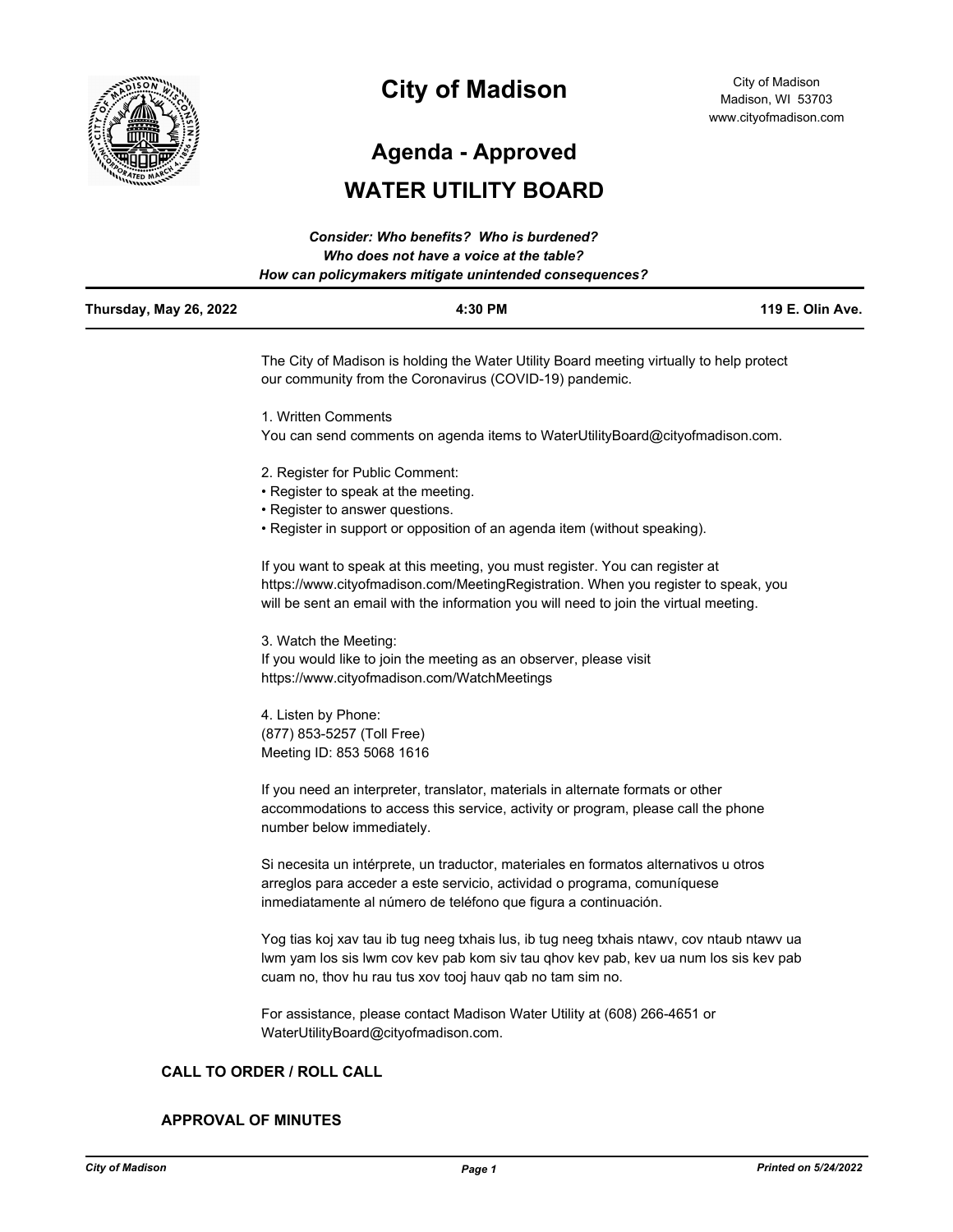Approve the minutes of the April meeting: http://madison.legistar.com/Calendar.aspx

#### **PUBLIC COMMENT**

Speakers are limited to three minutes each. Registration is required; instructions are on the first page of this agenda. You must be registered before the board takes up your item.

**1. [16738](http://madison.legistar.com/gateway.aspx?m=l&id=/matter.aspx?key=18604)** General Public Comment

### **DISCLOSURES AND RECUSALS**

Members of the body should make any required disclosures or recusals under the City's Ethics Code.

#### **NEW BUSINESS**

| 2. | 71283                 | (20th AD)                      | Authorizing the execution of a License with New Cingular Wireless PCS, LLC<br>for premises at the Prairie Road Water Tower located at 2829 Prairie Road. |  |  |  |
|----|-----------------------|--------------------------------|----------------------------------------------------------------------------------------------------------------------------------------------------------|--|--|--|
|    |                       | Attachments:                   | Item 2 Prairie Road Water Tower Telecom License Renewal 71283.pdf                                                                                        |  |  |  |
|    |                       |                                | 7013 Exhibit A - Locator Map.pdf                                                                                                                         |  |  |  |
|    |                       |                                | 7013 Exhibit B - License.pdf                                                                                                                             |  |  |  |
| 3. | 70676                 |                                | Amending Section 13.18 of the Madison General Ordinances to Update the<br>Lead Water Service Line Replacement Ordinance.                                 |  |  |  |
|    |                       | <b>Attachments:</b>            | Item 3 Amendment of Lead Service Line Replacement Ordinance.pdf                                                                                          |  |  |  |
|    |                       |                                | Item 3 Attachment Legislation Details (file 70676).pdf                                                                                                   |  |  |  |
| 4. | 71670                 |                                | Draft 2021 MWU Annual Report                                                                                                                             |  |  |  |
|    |                       | <b>Attachments:</b>            | Item 4 Memo 2021 MWU Annual Report.pdf                                                                                                                   |  |  |  |
|    |                       |                                | Item 4 Attachment Draft 2021 MWU Annual Report.pdf                                                                                                       |  |  |  |
| 5. | 71671                 |                                | <b>DEI Employee Survey results</b>                                                                                                                       |  |  |  |
|    |                       | <b>Attachments:</b>            | <b>Item 5 Memo 2022 DEI Employees Survey Results .pdf</b>                                                                                                |  |  |  |
|    |                       |                                | Item 5 Attachment A Presentation 2022 DEI Employees Survey Results.pdf                                                                                   |  |  |  |
|    |                       |                                | Item 5 Attachment B DEI Employees Survey Results Summary.pdf                                                                                             |  |  |  |
|    | <b>OTHER BUSINESS</b> |                                |                                                                                                                                                          |  |  |  |
| 6. | 71673                 | <b>Water Production Report</b> |                                                                                                                                                          |  |  |  |
|    |                       | <b>Attachments:</b>            | Item 6 Memo Water Production Report May 2022.pdf                                                                                                         |  |  |  |
|    |                       |                                | Item 6 Attachment A Water Production Report May 2022.pdf                                                                                                 |  |  |  |
|    |                       |                                | Item 6 Attachment B Water Production Report May 2022.pdf                                                                                                 |  |  |  |
|    |                       |                                |                                                                                                                                                          |  |  |  |

**7. [71674](http://madison.legistar.com/gateway.aspx?m=l&id=/matter.aspx?key=83544)** Financial Conditions Report